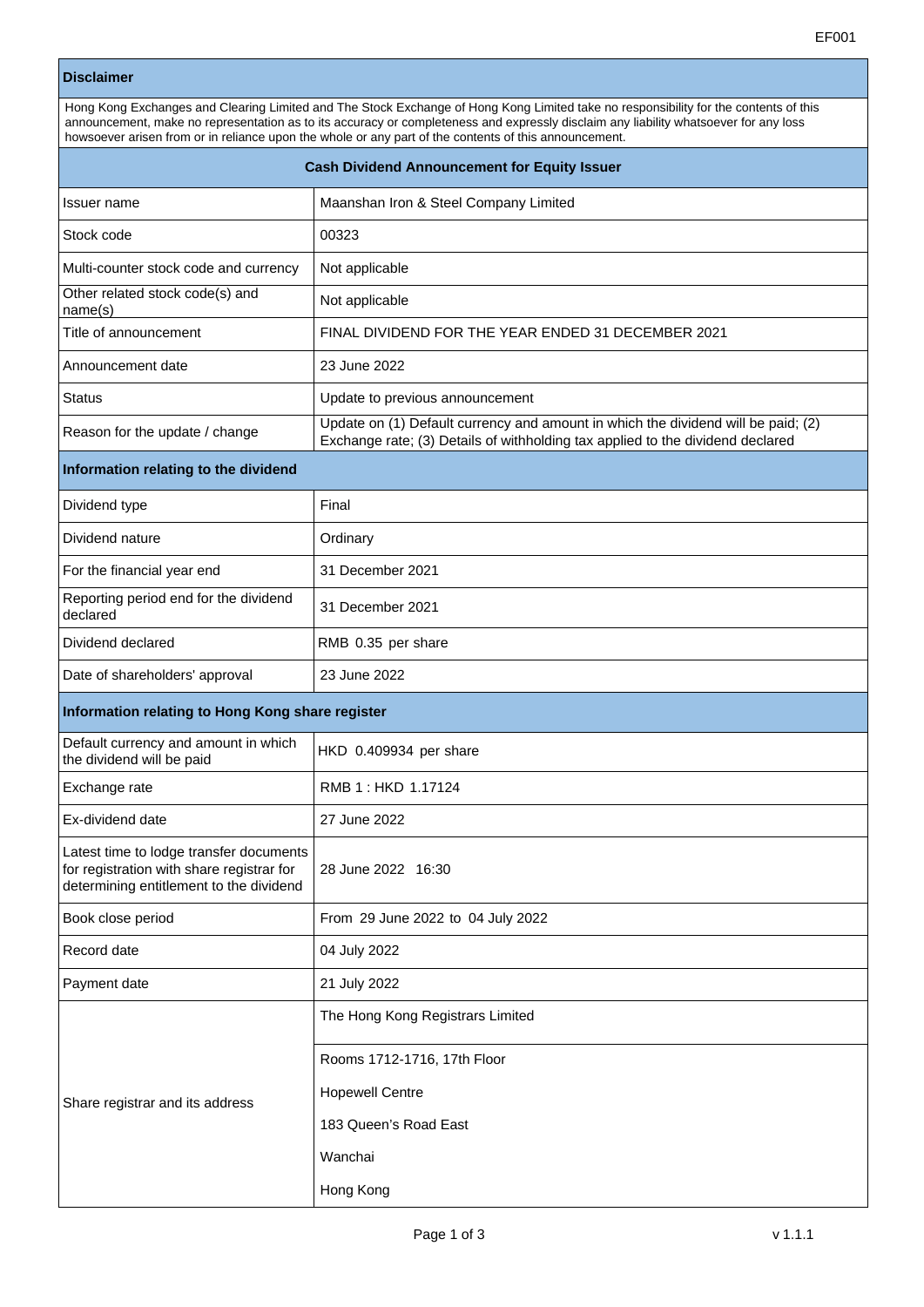|                                                                | Type of shareholders                                                | Tax rate | Other relevant information<br>(if any)                                                                                                                                                                                                                                                                                                                                                                                                                                                                                                                                                                                                                                                                                                                                                                                                                                                                                                                                        |  |
|----------------------------------------------------------------|---------------------------------------------------------------------|----------|-------------------------------------------------------------------------------------------------------------------------------------------------------------------------------------------------------------------------------------------------------------------------------------------------------------------------------------------------------------------------------------------------------------------------------------------------------------------------------------------------------------------------------------------------------------------------------------------------------------------------------------------------------------------------------------------------------------------------------------------------------------------------------------------------------------------------------------------------------------------------------------------------------------------------------------------------------------------------------|--|
| Details of withholding tax applied to the<br>dividend declared | Enterprise - non-resident<br>i.e. registered address<br>outside PRC | 10%      | Pursuant to the "Law of the<br>People's Republic of China on<br>Enterprise Income Tax", and its<br>Implementing Rules as well as<br>relevant regulations, when the<br>Company distributes the final<br>dividends for 2021 to non-<br>resident corporate shareholders<br>whose names appear on the<br>register of holders of H Shares on<br>Monday, 4 July 2022, the<br>Company is obliged to withhold<br>and pay on behalf of such<br>shareholders an enterprise<br>income tax at a rate of 10%. Any<br>shares registered in the name of<br>a non-individual shareholder,<br>including Hong Kong Securities<br><b>Clearing Company Nominees</b><br>Limited, other nominees or<br>trustees, or other organisations<br>and groups, are deemed as<br>shares held by nonresident<br>corporate shareholders. As such,<br>the dividends that they are<br>entitled to are subject to an<br>enterprise income tax at a rate of<br>10%.                                                |  |
|                                                                | Individual - non-resident<br>i.e. registered address<br>outside PRC | 20%      | Pursuant to the "PRC Individual<br>Income Tax Law", the<br>"Implementation Regulations of<br>the Individual Income Tax Law",<br>the "Tentative Measures on<br>Withholding and Payment of<br>Individual Income Tax", the<br>"Notice of the State<br>Administration of Taxation in<br>relation to the Administrative<br><b>Measures on Preferential</b><br>Treatment Entitled by Non-<br>residents under Tax Treaties<br>(Tentative)", other relevant laws<br>and regulations and the relevant<br>rules promulgated by the State<br>Administration of Taxation, the<br>individual shareholders who hold<br>the Company's H shares and<br>whose names appear on the<br>register of H Shareholders on 4<br>July 2022 shall pay individual<br>income tax at a tax rate of 20%<br>upon their receipt of distribution of<br>dividend from the Company,<br>which shall be withheld and paid<br>by the Company on their behalf.<br>(Please refer to the<br>announcement on resolutions |  |